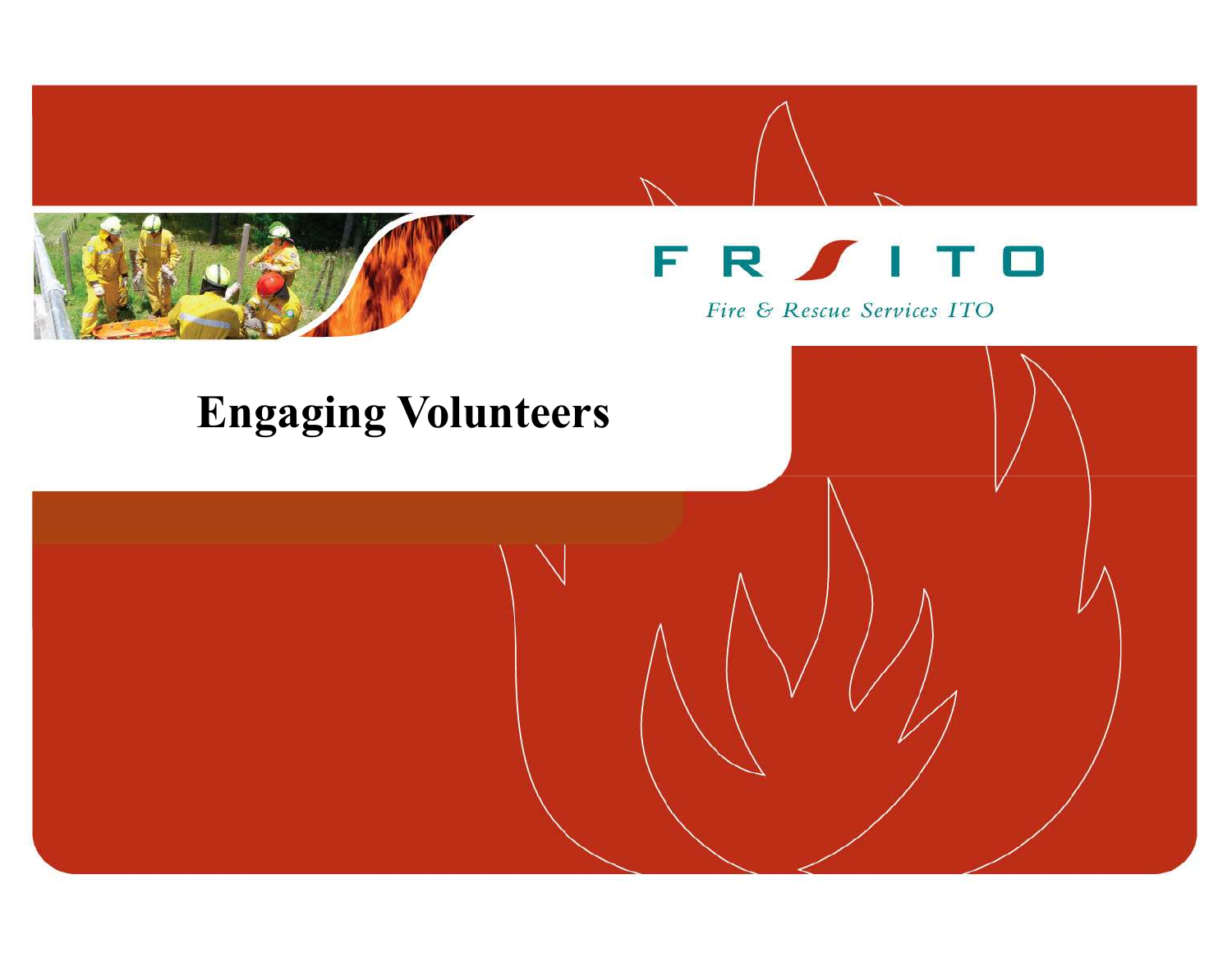



"We've got to get back to what our core responsibilities are…….Our core job is to make sure people in the valley are safe."(Volunteer Chief Fire Officer)

vs

FRSITO requirement of qualification completion

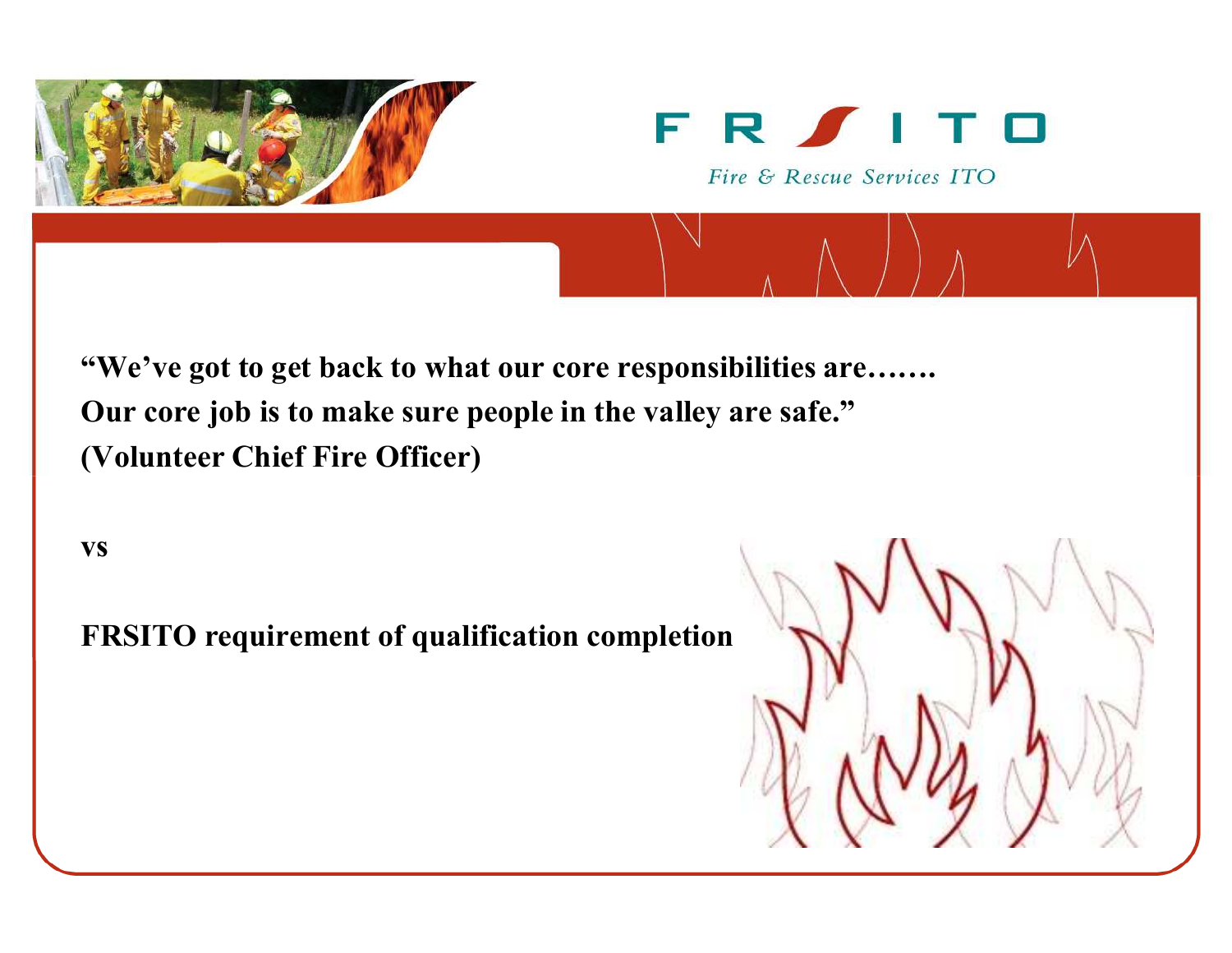



#### The Research

Undertaken by NZIER

MethodologyLiterature reviewQualitative research

#### Primary

Identify ways in which volunteer related training can be improved

Secondary

Identify barriers that inhibit participation or completionProfile and characteristics of volunteers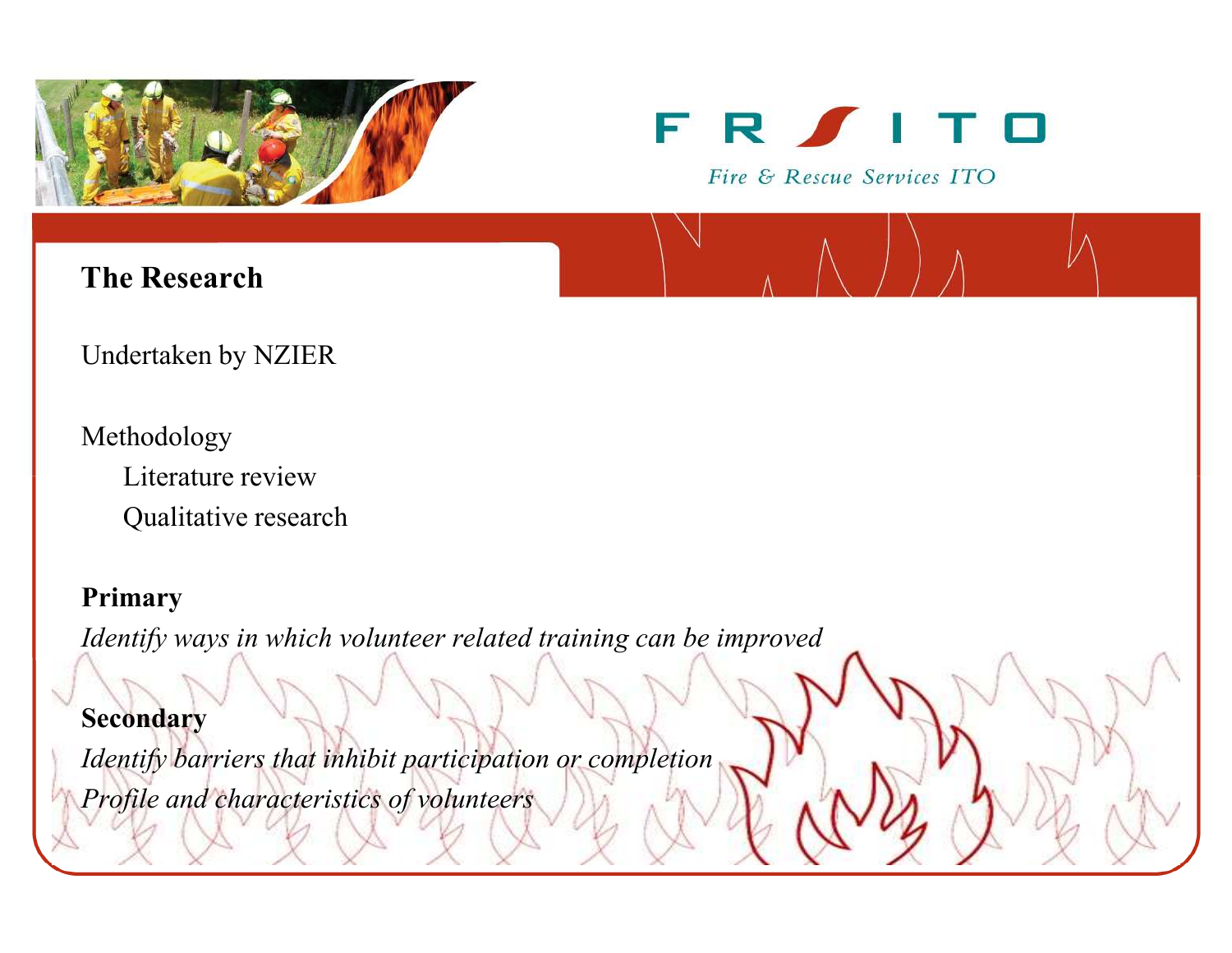



| What are the major barriers? |                                                                           |  |  |  |
|------------------------------|---------------------------------------------------------------------------|--|--|--|
| <b>Barrier</b>               | <b>Strategy to overcome</b>                                               |  |  |  |
| Time constraints             | Training is relevant; directly relates to role                            |  |  |  |
| Costs                        | On-site training; cover costs; better coordination of<br>training         |  |  |  |
| Lack of flexibility          | Training at nights and weekends                                           |  |  |  |
| Rural challenges             | Trainer to them; better coordination of training;<br>support for trainers |  |  |  |
| Training requirements        | Assessment approaches; clarity in qualifications                          |  |  |  |
| Individual characteristics   | Match volunteers to needs; involve volunteers early                       |  |  |  |

Source: NZIER, drawn from various studies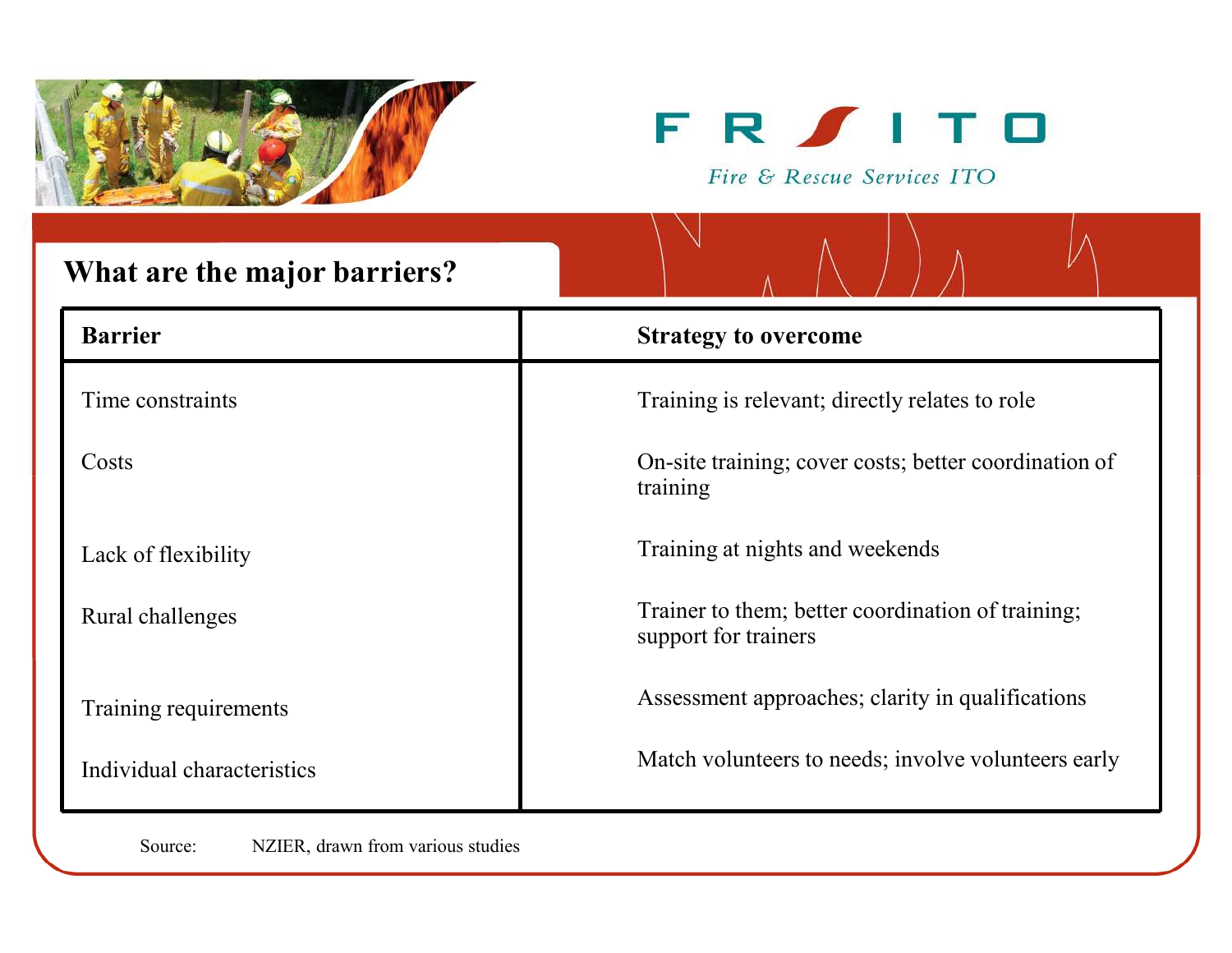



## How does training relate tovolunteer motivations?

| <b>Motivation</b>          |                                                                | <b>Emergency</b><br>service/volunteer     | <b>Implications for training</b>                                                                                                                |
|----------------------------|----------------------------------------------------------------|-------------------------------------------|-------------------------------------------------------------------------------------------------------------------------------------------------|
| <b>Broad</b><br>motivation | <b>Specific</b><br>aspect                                      | characteristic                            |                                                                                                                                                 |
| Investment                 | Stepping stone into the St John<br>emergency<br>service itself |                                           | Align volunteer training with that of paid<br>workers, so volunteers can cross-credit<br>their training<br>(National) qualifications and formal |
|                            | General labour<br>market skills for<br><b>CV</b>               | Younger volunteers<br>Immigrants          | assessment<br>Transferable/generic skills                                                                                                       |
|                            |                                                                | Source: NZIER, drawn from various studies |                                                                                                                                                 |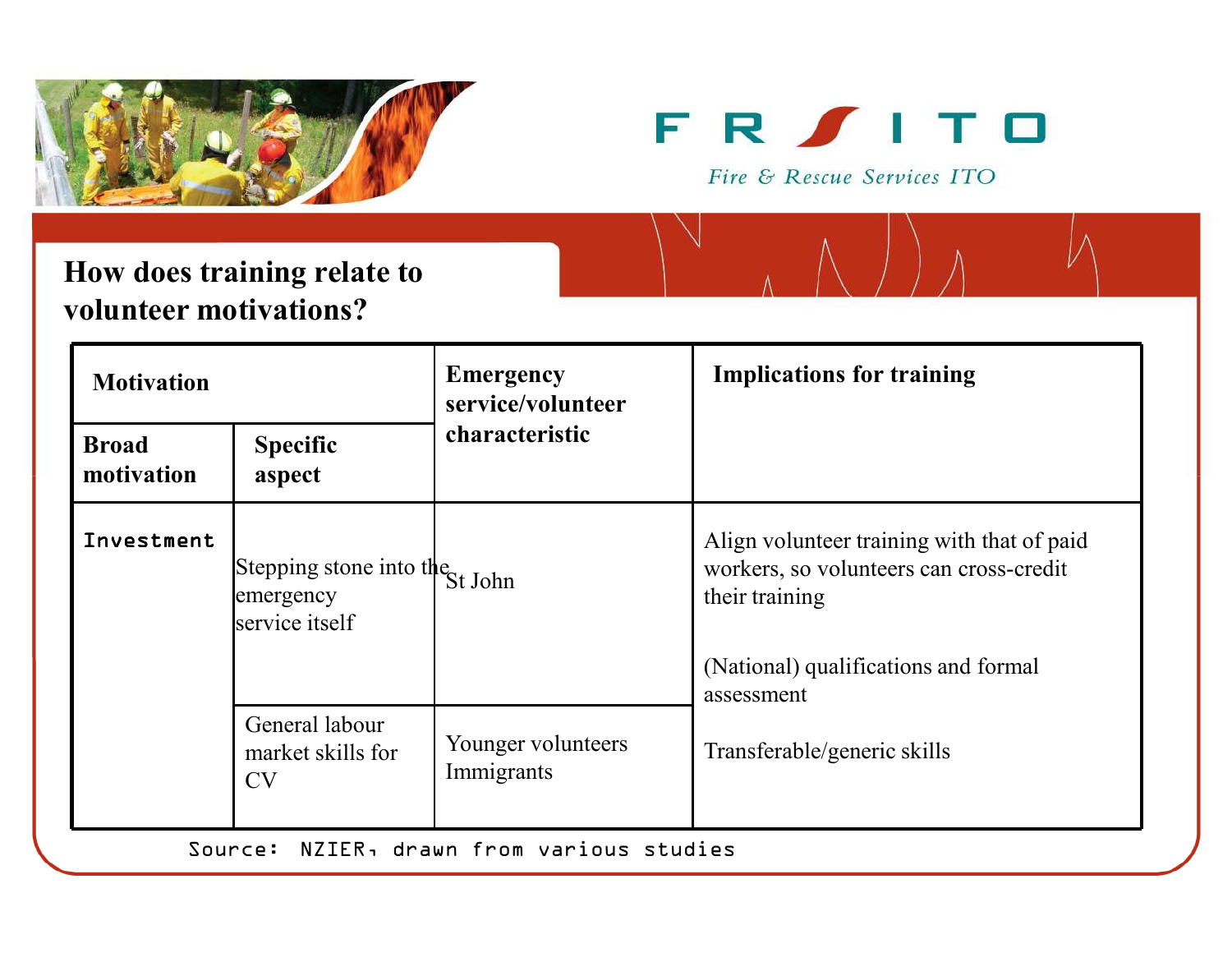



## How does training relate tovolunteer motivations?

| <b>Emergency</b><br><b>Motivation</b>        |                                                                    | service/volunteer        | <b>Implications for training</b>                                                                                                               |
|----------------------------------------------|--------------------------------------------------------------------|--------------------------|------------------------------------------------------------------------------------------------------------------------------------------------|
| <b>Broad</b><br>motivation                   | <b>Specific</b><br>aspect                                          | characteristic           |                                                                                                                                                |
| <b>Altruistic</b>                            | Assist community                                                   | $All$ – especially rural | Content emphasises relevance to community                                                                                                      |
|                                              | Provide<br>something that<br>might not<br>otherwise be<br>provided | Rural                    | Training should be kept to a bare<br>minimum<br>Develop core requirements. Train<br>everyone to those, then specialise<br>Target 'pre-skilled' |
| NZIER, drawn from various studies<br>Source: |                                                                    |                          |                                                                                                                                                |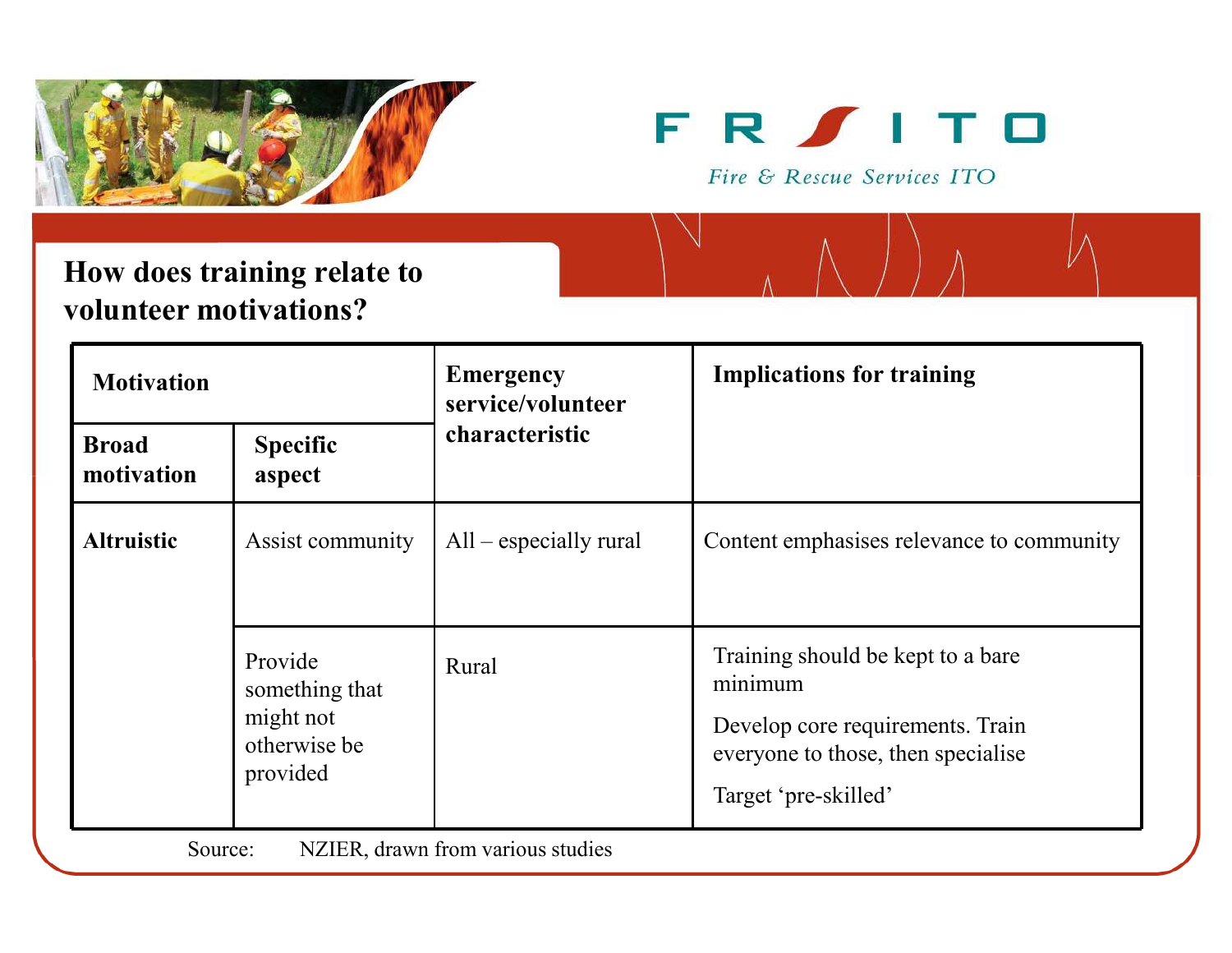



## How does training relate tovolunteer motivations?

| <b>Motivation</b>          |                                | <b>Emergency</b><br>service/volunteer    | <b>Implications for training</b>                                                                                                                                           |
|----------------------------|--------------------------------|------------------------------------------|----------------------------------------------------------------------------------------------------------------------------------------------------------------------------|
| <b>Broad</b><br>motivation | <b>Specific</b><br>aspect      | characteristic                           |                                                                                                                                                                            |
| <b>Consumption</b>         | Love of activity<br>Excitement | $All$ – especially fire                  | Involve in activity early<br>Hands on practical<br><b>Exciting delivery</b><br>Relevant to role<br>Establish training requirements as prerequisite<br>to being operational |
|                            | Achievement/<br>Satisfaction   | All                                      | Recognise training achievements<br>Interactive delivery                                                                                                                    |
| Source:                    | Social                         | All<br>NZIER, drawn from various studies |                                                                                                                                                                            |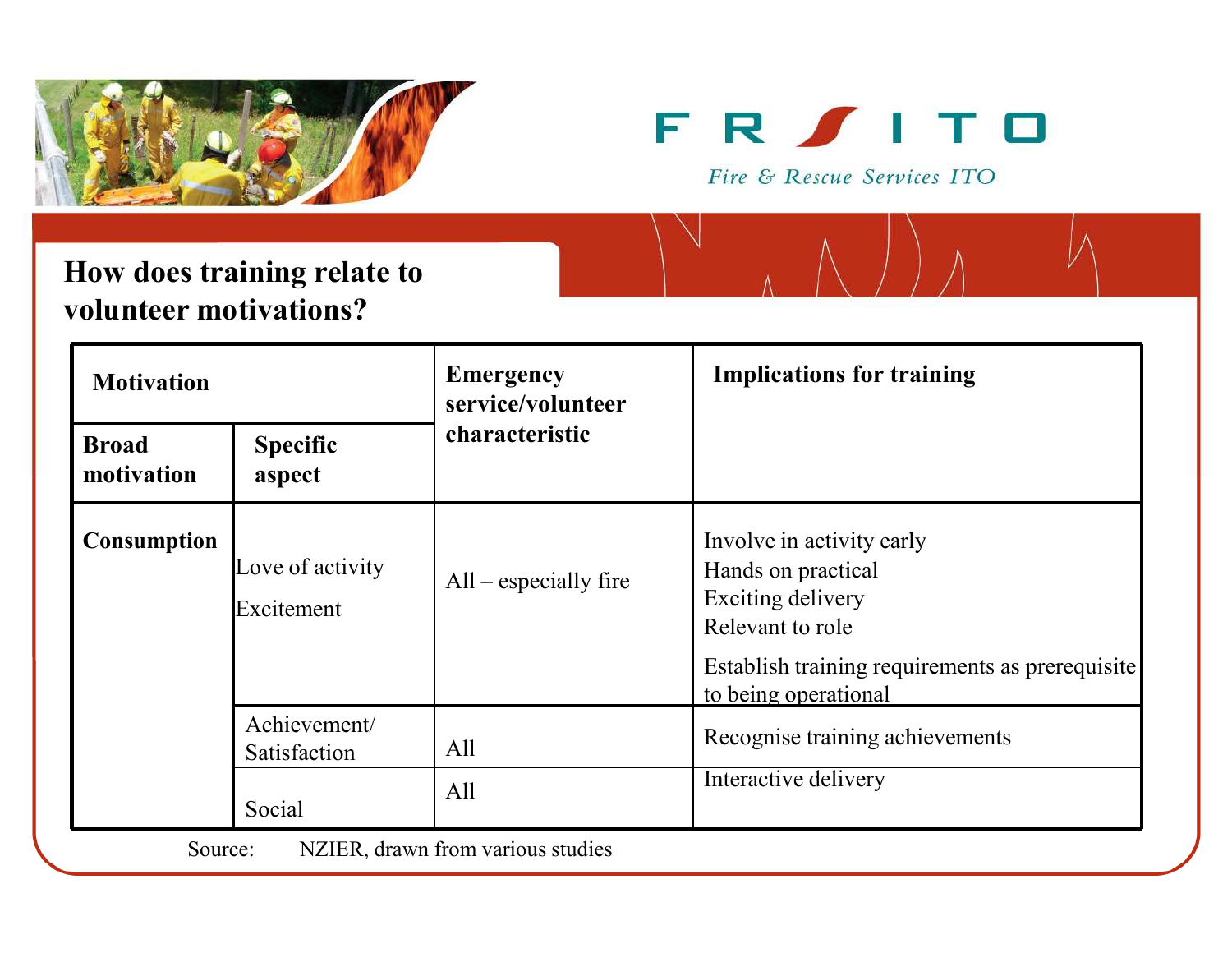



#### What are we doing?

Qualifications

Learner Supportliteracy and numeracyrole of field supportmentoring

# Quality System role of assessmenthigh trust modelflexibility in assessment approaches